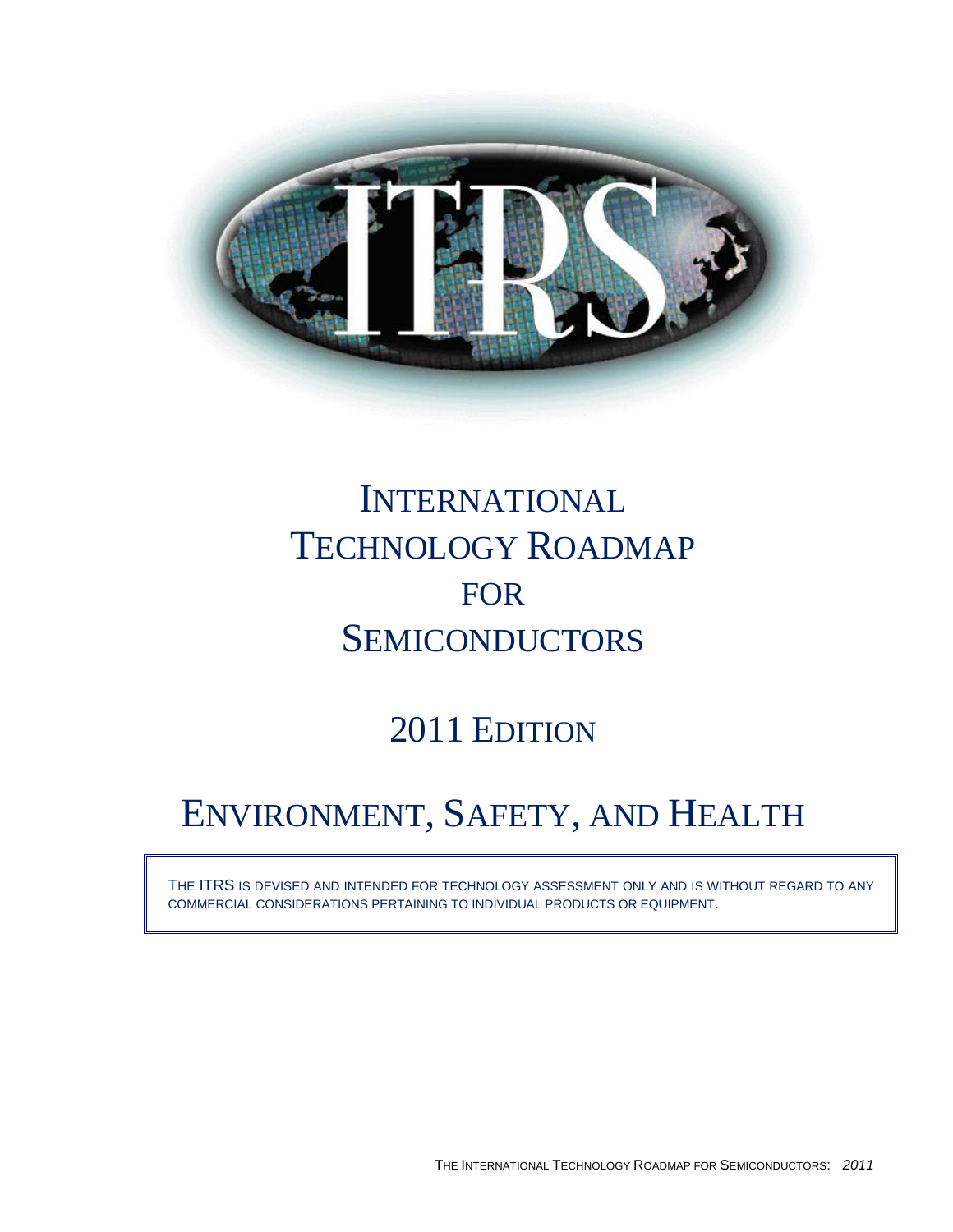# **TABLE OF CONTENTS**

| $\mathbf{1}$ .   |  |
|------------------|--|
| 2.               |  |
| 3.               |  |
| 3.1              |  |
| 3.2              |  |
| 3.3              |  |
| 3.4              |  |
| 3.5              |  |
| 4.               |  |
| 5.               |  |
| 6.               |  |
| $\overline{7}$ . |  |
|                  |  |

## **LIST OF FIGURES**

| Figure ESH1 |  |
|-------------|--|
|             |  |

# **LIST OF TABLES**

| Table ESH1         |                                                                   |  |
|--------------------|-------------------------------------------------------------------|--|
| Table ESH2         |                                                                   |  |
| Tables ESH3A and B |                                                                   |  |
| Tables ESH4A and B | Chemicals and Materials Management Technology Requirements  5     |  |
| Tables ESH5A and B | Process and Equipment Management Technology Requirements  5       |  |
| Tables ESH6A and B |                                                                   |  |
| Table ESH7         | Sustainability and Product Stewardship Technology Requirements  9 |  |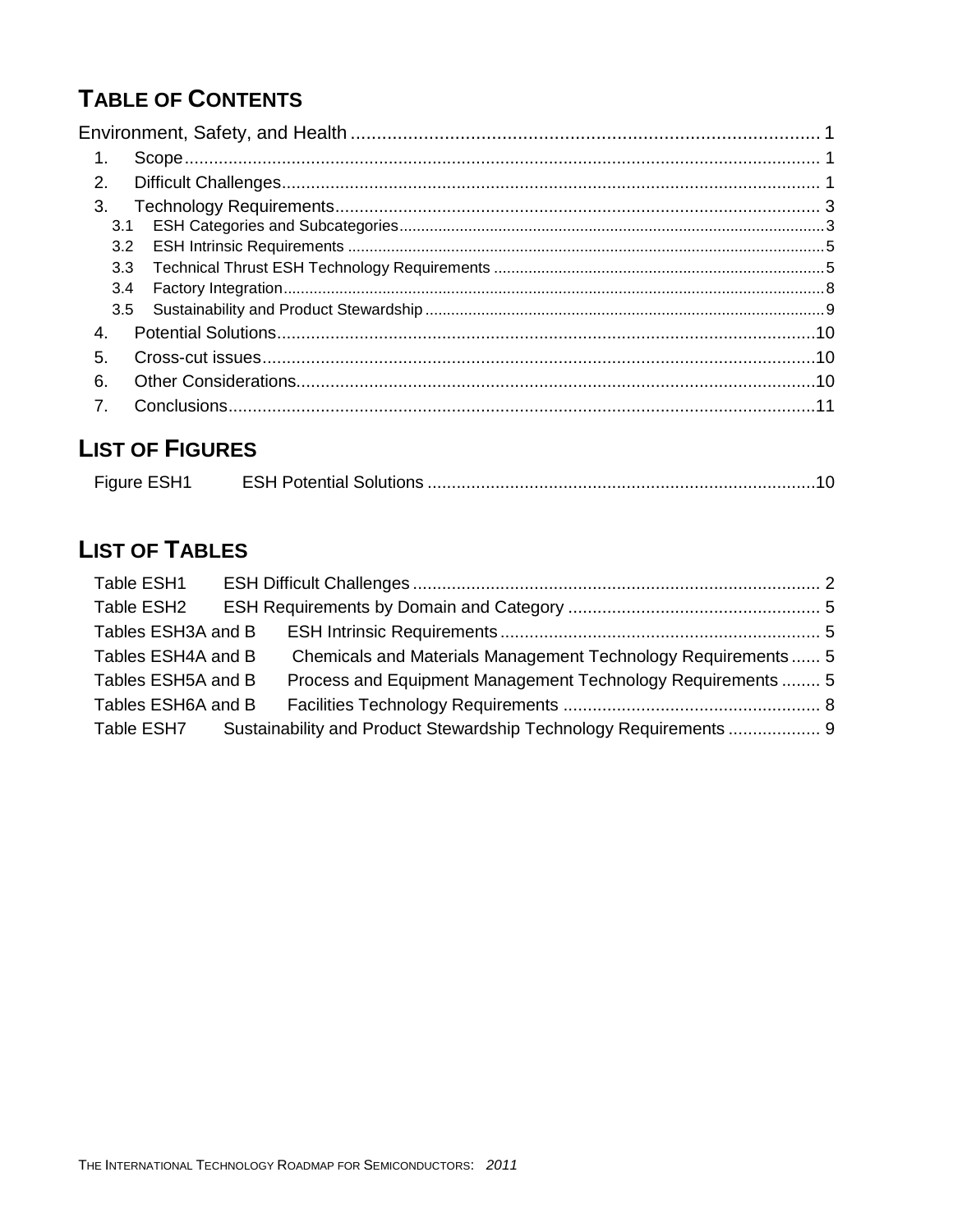# <span id="page-2-0"></span>**ENVIRONMENT, SAFETY, AND HEALTH**

# <span id="page-2-1"></span>**1. SCOPE**

The 2011 ESH section of the overall Roadmap continues to reflect the fact that the principles of successful ESH program execution remain largely independent of the specific technology thrust advances to which they are applied. Thus, many ESH Roadmap elements, such as the Difficult Challenges and the Technology Requirements, bear strong similarities to those in the 2009 Roadmap. As a result, the four basic ESH Roadmap strategies continue as in the 2009 Roadmap, namely:

- To understand (characterize) processes and materials during the development phase
- To use materials that are less hazardous or whose byproducts are less hazardous
- To design products and systems (equipment and facilities) that consume less raw material and resources
- To make the factory safe for employees

By applying these strategies as essential elements to success, the industry continues to be an ESH as well as a technology leader. Semiconductor manufacturers have adopted a business approach to ESH which uses principles that are integrated with manufacturing technologies, products, and services.

A unique consideration in the ESH section of the Roadmap results from the fact that while the Roadmap is by intent and execution a technology-focused document, the ESH section must necessarily comprehend and address various policy and regulatory issues. Any failure to do so could jeopardize the implementation of successfully developed technologies. Such issues for ESH were explicitly recognized for the first time in the 2009 Roadmap by the introduction of ESH Categories and Domains, as will be reviewed shortly. The 2011 ESH Roadmap extends this concept by the introduction of two new Subcategories to reflect the availability of Roadmap quality goals and metrics to address the ESH goals presented.

The ESH roadmap identifies challenges when new wafer processing and assembly technologies move through research and development phases, and towards manufacturing insertion. Following the presentation of ESH Domains & Categories (including the new Subcategories) in Table ESH2, ESH technology requirements are listed in Tables ESH3–7. Potential technology and management solutions to meet these challenges are proposed in Figures ESH1–3. Successful resolution of these challenges will best be realized when ESH concerns are integral in the thinking and actions of process, equipment, and facilities engineers; as well as those of chemical/material and tool suppliers; and finally those of academic and consortia researchers. ESH improvements must also contribute to (or at minimum, not conflict with) enhanced cost, technical performance, and product timing. They must inherently minimize risk, public and employee health & safety effects, and environmental impact. Successful global ESH initiatives must be timely, yet far reaching, to ensure long-term success over the Roadmap's life.

### <span id="page-2-2"></span>**2. DIFFICULT CHALLENGES**

The ESH Difficult Challenges (Table ESH1) serve three important purposes. First, there is a new overall challenge which is a consequence of the addition of Subcategories to the previous Categories designation, as will be explained in more detail in section 3.1. Second, the Difficult Challenges reflect inherent ESH science issues within the scope of evolving semiconductor technology (e.g., the need for nanomaterial assessment methodologies). Third, the Difficult Challenges are the starting point for evaluating each technology thrust with significant ESH concerns. This starting point for cross-thrust analysis provides information on needs to be incorporated into the ESH Technology Requirement tables.

The ESH Difficult Challenges are organized into four high level segments: Chemicals and Materials Management, Process and Equipment Management, Facilities Technology Requirements, and Sustainability and Product Stewardship. These segments also serve as the organizing scheme for the Technology Requirements tables.

*Chemicals and Materials Management* provides guidance on identifying and addressing potential new process chemicals' and materials' ESH characteristics. This guidance is key in selecting preferred chemicals and materials with minimal ESH impact. To protect human health and the environment (as well as to minimize business impacts after processes are developed and introduced into high volume manufacturing), it is essential to determine the physical/chemical, environmental, and toxicological properties of chemicals and materials (as well as any process by-products).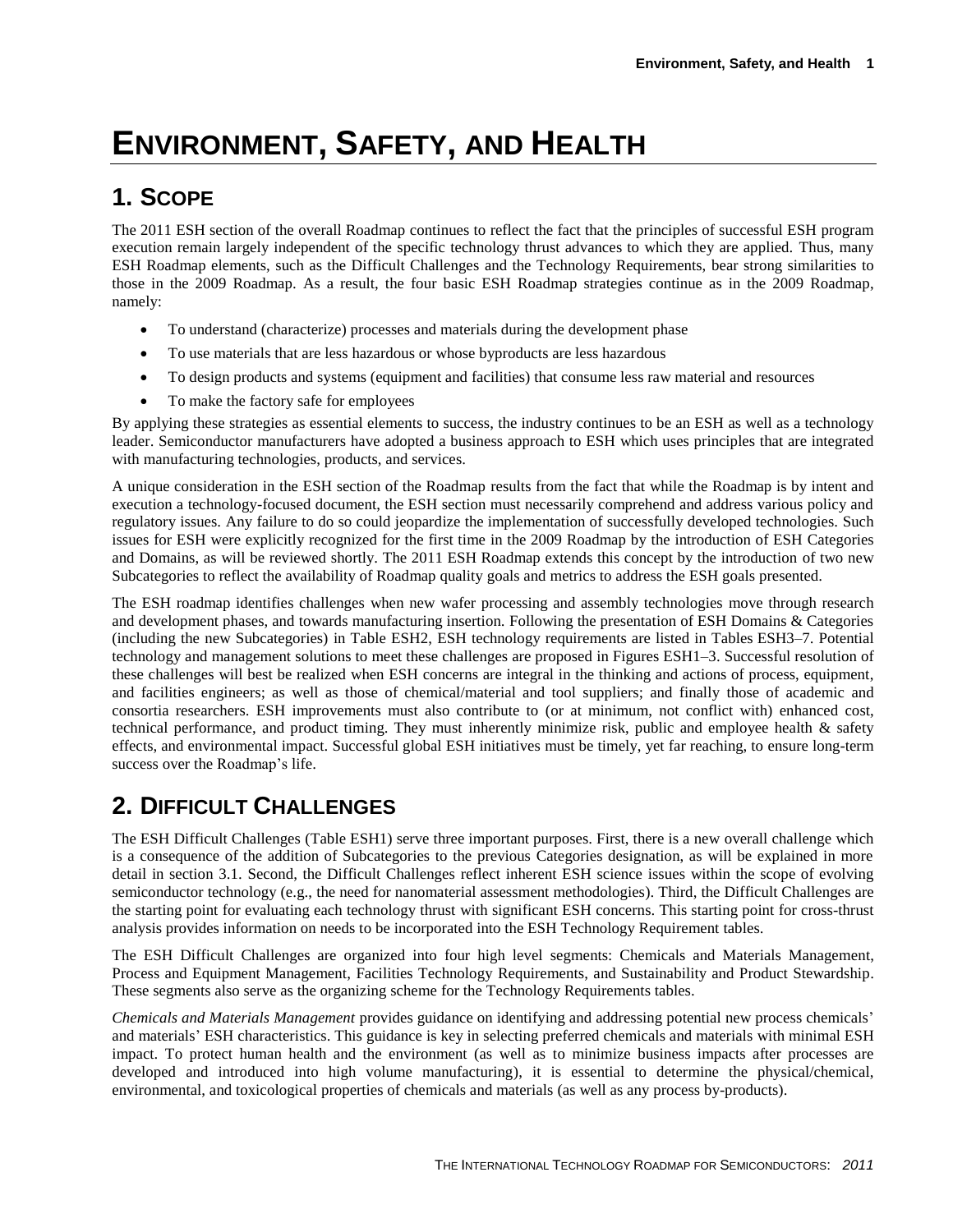*Process and Equipment Management* focuses on process and tool design, emphasizing the need for processes and equipment development that meet technology demands, while also reducing impacts on human health, safety, and the environment. Equipment design should minimize the potential for chemical exposures, the need for personal protective equipment (PPE), and ergonomic issues. Another important goal is resource conservation (water, energy, and chemicals/materials) through process optimization and implementing cost-effective use reduction solutions (e.g., reduced utility consumption during tool idle periods). Goals should also be applied to process equipment and support equipment such as pumps, chillers and point of use abatement. Replacing hazardous chemicals/materials with more benign ones, managing process emissions and by-products, and reducing consumables are also important considerations in tool design and operation. Design for ease of maintenance and equipment end-of-life are additional challenges.

*Facilities Technology Requirements* focuses on fab support systems, emphasizing the need for ESH-friendly design and operation of factories and support systems. Resource conservation (water, energy, chemicals/materials, and consumables) is supported by more efficient cleanroom design, air management, heat removal, and demand-based utility consumption. Facility design must be flexible while maintaining efficiency through real-time systems control. Designing factories for end-of-life re-use, especially as factory sizes and building costs increase, is another important consideration.

*Sustainability and Product Stewardship* have become increasingly important business considerations. To address these challenges in a cost-effective and timely way, robust sustainability metrics are required. In addition, Design for Environment, Safety, and Health (DFESH) should become an integral part of the facility, equipment, and product design as well as management's decision-making. Environmentally friendly end-of-life reuse/recycle/reclaim of facilities, manufacturing equipment, and industry products are increasingly important to serve both business and ESH needs.

<span id="page-3-0"></span>

| Difficult Challenges<br>$\geq$ 16 nm | Summary of Issues                                                                                                                                                                                                                                                                                                                                                                                                                                                                      |
|--------------------------------------|----------------------------------------------------------------------------------------------------------------------------------------------------------------------------------------------------------------------------------------------------------------------------------------------------------------------------------------------------------------------------------------------------------------------------------------------------------------------------------------|
| Overall challenge                    | There is a need for Roadmap quality goals and metrics need to be defined for a substantial number of ESH technology<br>requirements                                                                                                                                                                                                                                                                                                                                                    |
| Chemicals and                        | • Chemical Assessment: There is a need for robust and rapid assessment methodologies to ensure that new chemicals/materials<br>achieve timely insertion in manufacturing, while protecting human health, safety, and the environment. Given the global options<br>for R&D, pre-manufacturing, and full commercialization, these methodologies must recognize regional regulatory/policy<br>differences, and the overall trends towards lower exposure limits and increased monitoring. |
| materials<br>management              | • Chemical Data Availability: Comprehensive ESH data for many new, proprietary chemicals/materials is incomplete,<br>hampering industry response to the increasing regulatory/policy requirements on their use. In addition, methods for anticipating<br>and forecasting such future regulatory requirements are not well developed                                                                                                                                                    |
|                                      | • Chemical Exposure Management: There is incomplete information on how chemicals/materials are used and how process by-<br>products are formed. Also, while methods used to obtain such information are becoming more standardized, their availability<br>varies depending on the specific issue being addressed.                                                                                                                                                                      |
|                                      | • Process Chemical Optimization There is a need to develop processes and equipment meeting technology requirements, while<br>at the same time reducing their impact on human health, safety and the environment (e.g., using more benign materials, reducing<br>chemical quantity requirements by more efficient and cost-effective process management).                                                                                                                               |
|                                      | • Environment Management: There is a need to understand ESH characteristics, and to develop effective management systems,<br>for process emissions and by-products. In this way, the appropriate mitigations (including the capability for component isolation<br>in waste streams) for such hazardous and non-hazardous emissions and by-products can be properly addressed.                                                                                                          |
|                                      | Global Warming Emissions Reduction: There is a need to limit emissions of high GWP chemicals from processes which use<br>them, and/or produce them as by-products.                                                                                                                                                                                                                                                                                                                     |
| Process and                          | • Water and Energy Conservation: There is a need for innovative energy- and water-efficient processes and equipment.                                                                                                                                                                                                                                                                                                                                                                   |
| equipment<br>management              | • Consumables Optimization: There is a need for more efficient chemical/material utilization, with improved<br>reuse/recycling/reclaiming of them and their process emissions and by-products.                                                                                                                                                                                                                                                                                         |
|                                      | Byproducts Management: There is a need for improved metrology for by-product speciation.                                                                                                                                                                                                                                                                                                                                                                                               |
|                                      | • Chemical Exposure Management: There is a need to design-out chemical exposure potentials and the requirements for<br>personal protective equipment (PPE)                                                                                                                                                                                                                                                                                                                             |
|                                      | • Design for Maintenance: There is a need to design equipment so that commonly serviced components and consumable items<br>are easily and safely accessed, with such maintenance and servicing safely performed by a single person with minimal health and<br>safety risks.                                                                                                                                                                                                            |
|                                      | • Equipment End-of-Life: There is a need to develop effective management systems to address issues related to equipment end-<br>of-life reuse/recycle/reclaim.                                                                                                                                                                                                                                                                                                                         |
| Facilities<br>technology             | • Conservation: There is a need to reduce energy, water and other utilities consumption and for more efficient thermal<br>management of cleanrooms and facilities systems.                                                                                                                                                                                                                                                                                                             |
| requirements                         | • Global Warming Emissions Reduction: There is a need to design energy efficient manufacturing facilities, to reduce total<br>$CO2$ equivalent emissions.                                                                                                                                                                                                                                                                                                                              |
| Sustainability and                   | • Sustainability Metrics: There is a need for methodologies to define and measure a technology generation's sustainability.                                                                                                                                                                                                                                                                                                                                                            |
| product<br>stewardship               | Design for ESH: There is a need to make ESH a design-stage parameter for new facilities, equipment, processes and<br>products.                                                                                                                                                                                                                                                                                                                                                         |

#### *Table ESH1 ESH Difficult Challenges*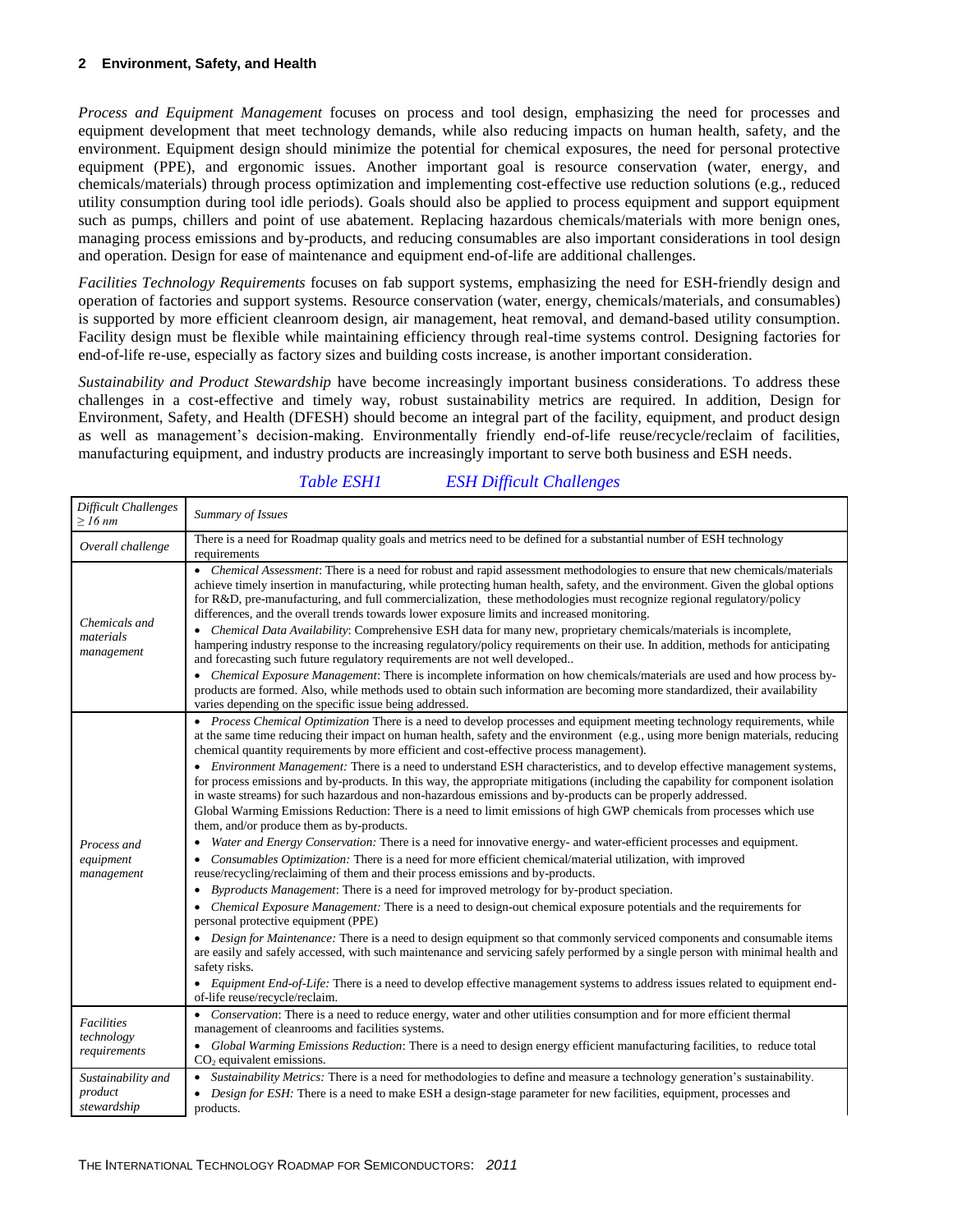|                                              | • End-of-Life Reuse/Recycle/Reclaim: There is a need to design facilities, equipment and products to facilitate these end-of-life<br>issues                                                                                                                                                                                                                                                                                                                                                                                                                                                                                                                                                                                                                                                                                                                                                                                                                                                                                                                                                                                                                                                                                                                                                                                                                                                                                                                                                                                                                                                                                                                                                                              |
|----------------------------------------------|--------------------------------------------------------------------------------------------------------------------------------------------------------------------------------------------------------------------------------------------------------------------------------------------------------------------------------------------------------------------------------------------------------------------------------------------------------------------------------------------------------------------------------------------------------------------------------------------------------------------------------------------------------------------------------------------------------------------------------------------------------------------------------------------------------------------------------------------------------------------------------------------------------------------------------------------------------------------------------------------------------------------------------------------------------------------------------------------------------------------------------------------------------------------------------------------------------------------------------------------------------------------------------------------------------------------------------------------------------------------------------------------------------------------------------------------------------------------------------------------------------------------------------------------------------------------------------------------------------------------------------------------------------------------------------------------------------------------------|
| Difficult<br>Challenges < 16<br>nm           | Summary of Issues                                                                                                                                                                                                                                                                                                                                                                                                                                                                                                                                                                                                                                                                                                                                                                                                                                                                                                                                                                                                                                                                                                                                                                                                                                                                                                                                                                                                                                                                                                                                                                                                                                                                                                        |
| Chemicals and<br>materials<br>management     | • Chemical Assessment: There is a need for robust and rapid assessment methodologies to ensure that new chemicals/materials<br>achieve timely insertion in manufacturing, while protecting human health, safety, and the environment.<br>• Chemical Data Availability: There is incomplete comprehensive ESH data for many new, proprietary chemicals/materials, to<br>be able to respond to the increasing regulatory/policy requirements on their use                                                                                                                                                                                                                                                                                                                                                                                                                                                                                                                                                                                                                                                                                                                                                                                                                                                                                                                                                                                                                                                                                                                                                                                                                                                                  |
| Process and<br>equipment<br>management       | <i>Chemical Reduction:</i> There is a need to develop processes and equipment meeting technology requirements, while also<br>reducing their impact on human health, safety and the environment (e.g., using more benign materials, reducing chemical<br>quantity requirements by more efficient and cost-effective process management). There is a need to limit emissions of high GWP<br>chemicals from processes which use them, and/or produce them as by-products.<br>• Environment Management: There is a need to understand ESH characteristics, and to develop effective management systems,<br>for process emissions and by-products. In this way, the appropriate mitigations for such hazardous and non-hazardous emissions<br>and by-products can be addressed.<br>• Water and Energy Conservation: There is a need to reduce water and energy consumption, and for innovative energy- and<br>water-efficient processes and equipment.<br>• Consumables Optimization: There is a need for more efficient chemical/material utilization, including their increased<br>reuse/recycle/reclaim (and of their process emissions and by-products).<br>• Chemical Exposure Management: There is a need to design-out chemical exposure potentials and personal protective<br>equipment (PPE) requirements.<br>• Design for Maintenance: There is a need to design equipment so that commonly serviced components and consumable items<br>are easily and safely accessed, with such maintenance and servicing safely performed by a single person with minimal health and<br>safety risks.<br>• Equipment End-of-Life: There is a need to develop effective management systems to address issues related to equipment |
| Facilities<br>technology<br>requirements     | reuse/recycle/reclaim.<br>• Conservation: There is a need to reduce energy, water and other utilities use, and for more efficient thermal management of<br>cleanrooms and facilities systems.<br>• Global Warming Emissions Reduction: There is a need to design energy efficient manufacturing facilities, to enable reducing<br>total CO <sub>2</sub> equivalent emissions.                                                                                                                                                                                                                                                                                                                                                                                                                                                                                                                                                                                                                                                                                                                                                                                                                                                                                                                                                                                                                                                                                                                                                                                                                                                                                                                                            |
| Sustainability and<br>product<br>stewardship | • Sustainability Metrics: There is a need for methodologies to define and measure sustainability by technology generation, as<br>well as at the factory infrastructure level.<br>• Design for ESH: There is a need to make ESH a design-stage parameter for new facilities, equipment, processes and<br>products, with methodologies to holistically evaluate and quantify the ESH impacts of facilities operations, processes,<br>chemicals/materials, consumables, and process equipment for the total manufacturing flow.<br>• End-of-Life Reuse/Recycle/Reclaim: There is a need to design facilities, equipment and products to facilitate these end-of-life<br>issues                                                                                                                                                                                                                                                                                                                                                                                                                                                                                                                                                                                                                                                                                                                                                                                                                                                                                                                                                                                                                                              |

### <span id="page-4-0"></span>**3. TECHNOLOGY REQUIREMENTS**

#### <span id="page-4-1"></span>**3.1 ESH CATEGORIES AND SUBCATEGORIES**

The 2009 ESH Roadmap departed from earlier versions which had presented the technology requirements as basically undifferentiated. Instead, the 2009 Roadmap recognized that given the limited resources available to address the total ESH requirements set, guidance should be provided to focus on areas of greatest added benefit, in addition to the ESH improvements gained. To accomplish this goal, all ESH requirements were placed in one of three Categories:

- Critical: Any requirement in this category is an essential item for technology success/implementation as well as ESH benefits. If not addressed, it could compromise the technology's ability to insert into manufacturing, due to potential or existing policy/regulatory issues (whether internally or externally driven) in at least one of the ITRS member regions. These requirements have the highest priority for action.
- Important: Any requirement in this category is a key item for process success as well as ESH benefits. If not addressed, it could compromise the technology's cost of ownership (CoO) in manufacturing, due to factors such as throughput, yield, and chemical/material and/or tool costs (including disposal/abatement). These requirements have the next highest priority for action.
- Useful: Any requirement in this category is a key item for ESH benefits ("best practices"), but without any clear additional factors which would place it in either of the above two categories. If not addressed, it could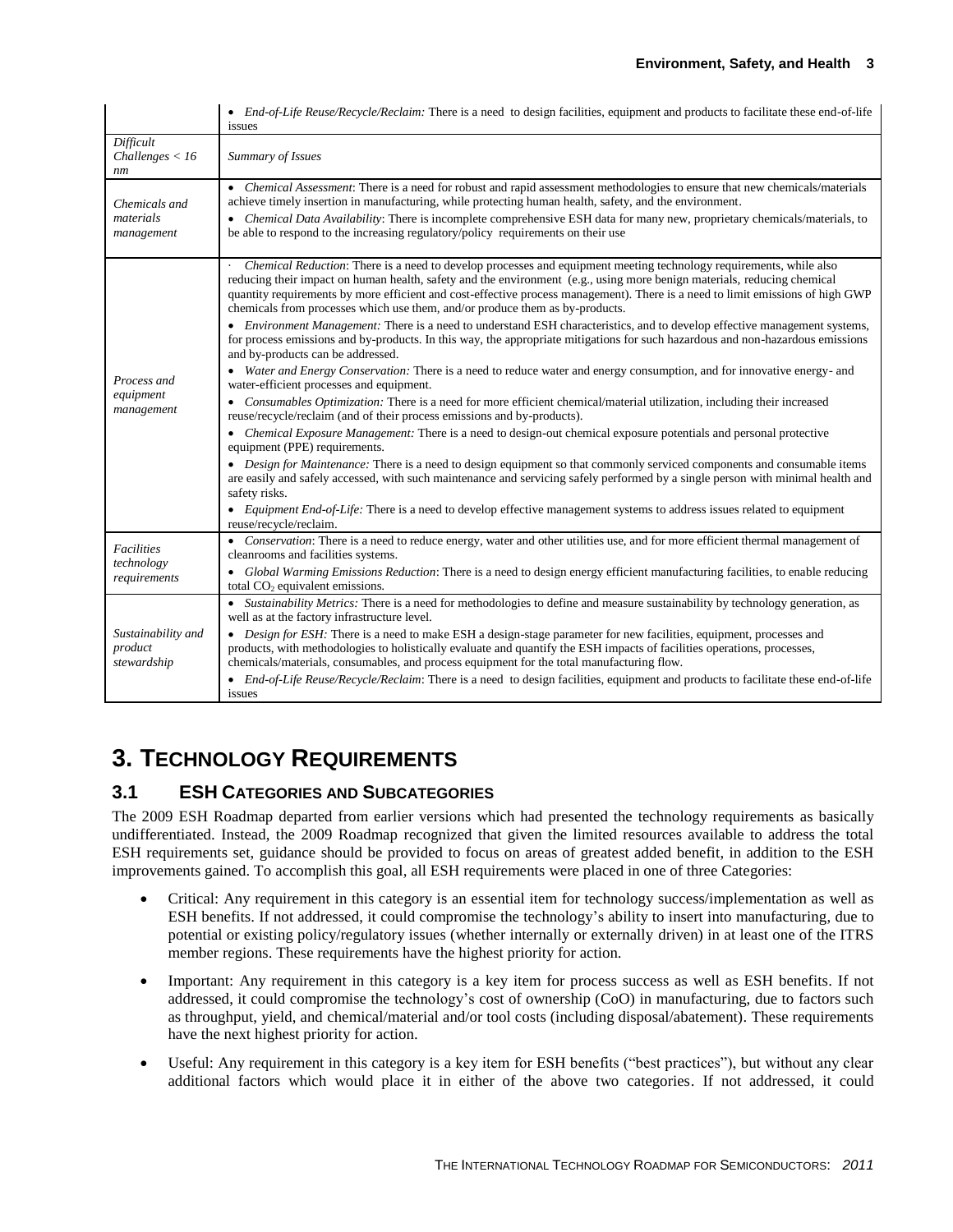#### **4 Environment, Safety, and Health**

compromise the technology's ability to achieve the lowest ESH impact when inserted into manufacturing. These requirements have a lower priority for action.

As noted in the 2009 Roadmap, requirements in the Critical category are generally straightforward to define, based on an understanding of policy/regulatory actions underway or being contemplated. Some judgment was recognized as needed in distinguishing between Important and Useful; i.e., how large should a CoO benefit be to categorize an item as Important? Such decisions continue to be imprecise, but they provide an initial assessment for further consideration and updates in future Roadmaps.

The 2011 ESH Roadmap further refines the Category designation by the addition of two new Subcategories. These Subcategories were developed based on considering the specific needs defined in the Technology Requirements tables, versus the guiding principles of the overall Roadmap. The 2009 Roadmap Executive Summary states such principles as including "to present industry-wide consensus on the 'best current estimate' of the industry's research and development needs out to a 15-year horizon," and to "assess … the principal technology needs to guide the shared research, showing the 'targets' that need to be met."

Now, in a substantial number of cases, ESH Roadmap goals have historically been stated in incremental (that is, evolutionary) terms. These goals included improving process chemical utilizations and process emissions by defined percentages over certain periods, versus baselines either established or to be determined. While these do in fact represent important goals for improving the industry's ESH performance, goals framed in this way fall short of the Roadmap principles noted above.

That is, the ESH Roadmap should provide the basis for action for the full range of developers who support and enable the industry's technologies. Those actions will be most meaningful when goals can be set which challenge the developers beyond the incremental improvements which are already an integral part of the industry's continuous improvement focus. To this end, the ESH Roadmap now includes a new element in the ESH Categories scheme, namely, the addition of two Subcategories, as follows:

- D = Data available: there is a consensus definition, and there is adequate data available, to drive meaningful action under the ITRS.
- $\bullet$  N = No data available: there is not a consensus definition, and/or there is inadequate data available, to drive meaningful action under the ITRS.

The Requirements tables will contain only the Critical and Important items, with each of those items also carrying the appropriate Subcategory designation. As will be seen, this results in what appears to be a major simplification of many of the Requirements tables. In fact, what has occurred is that much of the guidance to suppliers has shifted from the incremental – essentially place-holding – goals of earlier ESH Roadmaps to a clearer expression of the need to define Roadmap-quality goals, which have been clearly lacking in many instances. Such definition can be expected to be a significant focus for the ESH Roadmap in the coming years.

All requirements in all Categories are presented in an ESH Domains table (Table ESH2). The Domains chosen are not unique, but simply selected to provide a set of unifying ESH elements for a single representation of all requirements in all three Categories:

- Restricted Chemicals. By nature, this Domain highlights chemicals which fall into the Critical Category
- New Chemicals. There are a variety of emerging chemicals and materials, whose exact specifications and ESH properties are not always fully established when they enter into new process consideration.
- Nanotechnology. While formally only a subset of New Chemicals, nanometer-scale chemicals and materials can present unique ESH issues, which are highlighted by their separation into their own Domain.
- Utilization/Waste Reduction. The four basic ESH strategies defined in the Scope all have a prominent role in this Domain.
- Energy. Given the increasing attention to greenhouse gas control, carbon footprint, and similar energy-control metrics, this area stands out as one deserving attention at the Domain level.
- Green Fab. This is a broad and at present not-well-defined or universally agreed-on term meant to represent fab operations conducted with minimal ESH impact (and the process and economic benefits which may derive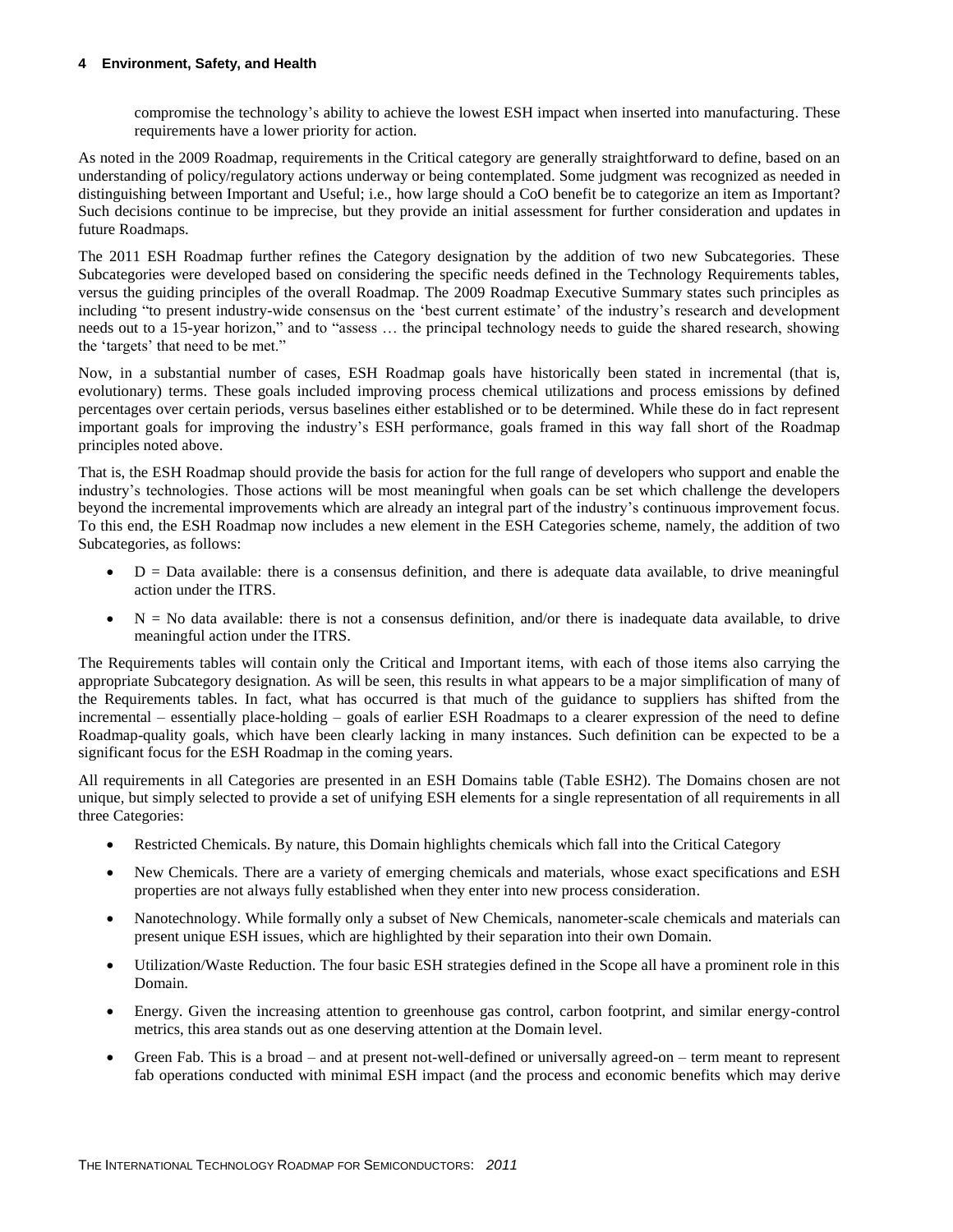from such practices). This Domain includes sustainability issues, as well as the full life-cycle considerations for chemicals/materials, tools and processes, the full fab infrastructure, and the products derived from them.

Note also that for all the succeeding Intrinsic and Technology Requirements tables, the Category designations are applied only to the *ESH#a* tables representing the near-term years, and not to the *ESH#b* tables representing the long-term years, for two reasons. First, the long-term value can likely be inferred from the near-term table entry. Second, although there is generally not a precise assessment of a Category in the long-term years, there is adequate opportunity to better define the designation in later Roadmap versions.

#### *Table ESH2 ESH Requirements by Domain and Category*

#### <span id="page-6-2"></span><span id="page-6-0"></span>**3.2 ESH INTRINSIC REQUIREMENTS**

Scientists and engineers responsible for new technology development require an explicit target set for ESH-related technology decisions, to complement the mainstream technology objectives. Those ESH objectives for specific Roadmap technical thrusts are covered in Section 3.3. In addition, it is also important that such focused objectives lead to broader overall improvements in the consumption of energy, water, and chemicals, and in waste reduction, for the total fab tool set, and for fab facilities overall. Table ESH3 outlines these ESH goals for those items in the Critical and Important Categories (with the Useful items shown under the Intrinsic sub-headings in Table ESH2).

#### *Tables ESH3A and B ESH Intrinsic Requirements*

#### <span id="page-6-3"></span><span id="page-6-1"></span>**3.3 TECHNICAL THRUST ESH TECHNOLOGY REQUIREMENTS**

The specific ESH technology requirements for each technical thrust (i.e., Interconnect, Front End Processes, Lithography, Assembly and Packaging, and Emerging Research Materials) can be found in Tables ESH4 and ESH5, which correspond to two of the four ESH Difficult Challenges themes (Chemicals and Materials Management, and Process and Equipment Management). ESH requirements were established based on mapping the technical thrust needs against the ESH Difficult Challenges. The most striking aspect of these tables versus those for the 2009 Roadmap is the absence, except in a few cases, of any specific ESH goals. Instead, the new goal in those cases is to "establish Roadmap quality goal and metrics." This change results from the incorporation of Subcategories in the ESH Roadmap, as detailed in section 3.1. Thus, a principal near-term effort for the ESH Roadmap community will be to identify these goals and metrics, and to promulgate them to the ESH Roadmap's audience in future Roadmap versions.

Specific thrust-based technology requirements and issues are discussed below.

<span id="page-6-4"></span>

*Tables ESH4A and B Chemicals and Materials Management Technology Requirements*

#### *Tables ESH5A and B Process and Equipment Management Technology Requirements*

#### <span id="page-6-5"></span>*3.3.1 INTERCONNECT*

The only explicitly-defined ESH goal for Interconnect is on copper recycle/reclaim. Thus, the discussion here centers on those issues which need to be addressed in setting Roadmap quality goals and metrics for the interconnect technology requirements judged to be Critical and Important.

Through much of this decade, leading-edge interconnect technology is expected to generally follow that which has served the industry for the past ten years: copper-based metallization and low-k dielectrics, following damascene processing approaches. However, within that approach, there can be chemical/material changes, as well as process modifications, whose ESH implications must be considered. For metallization, these changes may include new formulations for copper ECD (including extending copper plating bath life or recycling), changes in barrier and nucleation films (especially if the dominant PVD processes move towards CVD/ALD processes), and the emergence of new capping layers and processes. For the dielectrics, increasingly porous films can involve new precursors and so new process emissions, all of which must be evaluated for ESH concerns. Such dielectrics can also require pore sealing agents. Finally, the supporting technologies of planarization and surface treatment will also evolve as any of the interconnect stack's films change, and the same ESH considerations must apply there as well.

Planarization's increasing use presents particular issues both in consumables (e.g., slurries, pads, and brushes), as well as major chemicals and water use. Therefore, efforts should be made to develop planarization processes that will reduce overall water consumption, including the possible implementation of water recycle/reclaim for planarization and postplanarization cleans.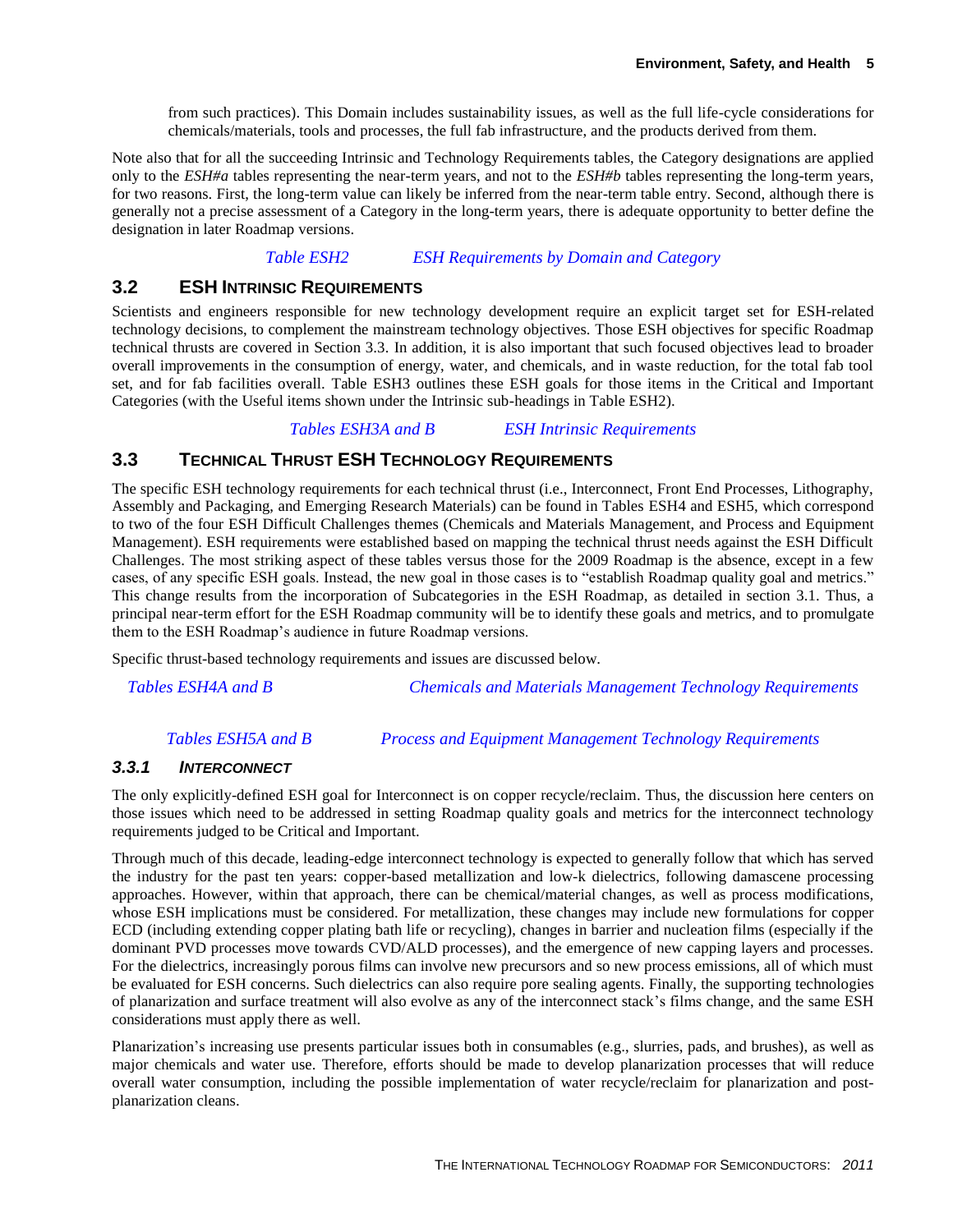#### **6 Environment, Safety, and Health**

High GWP (global warming potential) PFCs (perfluorocompounds) are used extensively in interconnect dry etch and chamber cleaning applications. For chamber cleaning, processes that do not use PFCs have been evaluated; note, however, that the residues of carbon-containing low-k films which are processed in such chambers can produce PFC emissions (e.g., CF<sub>4</sub>) in any case. At present, dry etch processes for low-k dielectrics are all based on fluorocarbon compounds (whether or not they fall into the high GWP PFC family), and so PFC emissions (as either byproducts or unreacted starting compounds) must be managed. The semiconductor industry's present goal reduces absolute PFC emissions 10% from a 1995 baseline. To maintain this aggressive goal, and to ensure that these chemicals remain available for industry use, the industry must strive to reduce PFC emissions by process optimization, alternative chemistries, and/or abatement. Fluorinated heat transfer fluids also have high global warming potential, and these materials' emissions must be minimized. Another high GWP process chemical to be addressed is  $N_2O$  (used in oxynitride deposition processes).

With the expected continuing growth of chip-to-chip interconnects (commonly referred to as 3D technology), etch processes based on PFCs such as sulfur hexafluoride are being increasingly used for through-silicon via etch. This growing application will place even greater demands on maintaining the PFC reduction goals versus the 1995 baseline.

To meet expected energy conservation goals, equipment (plasma-enhanced CVD, dry etch, and CMP) power requirements (including reducing support equipment energy consumption) must be minimized. Plasma processes are both energy-intensive and inefficient in using input chemistries (e.g., often achieving only 10–30% dissociation, by design, in etch processes). Future generation tools will require R&D in low energy-consuming plasma systems. Etchers and CVD tools use point-of-use (POU) chillers and heat exchangers to maintain wafer and chamber temperatures in a vacuum. More efficient heating and cooling control systems (including eliminating simultaneous heating and cooling for temperature control devices) could help decrease energy use and improve control. Greater use of cooling water to remove heat from equipment, rather than dissipating heat into the cleanroom, results in fab energy savings.

Later in this decade, new interconnect materials sets may begin to emerge, including non-metallic conductors (likely based on carbon nanomaterials technology) and air-gap dielectrics (using fugitive materials). Thus, these new chemical/materials, and their process emissions, will need to be examined for ESH concerns – especially given the incomplete current definition of nanomaterials' ESH properties.

#### *3.3.2 FRONT END PROCESSING*

There are no explicitly-defined ESH goals for Front End Processing. Thus, the discussion here is entirely on those issues which need to be addressed in setting Roadmap quality goals and metrics for the front end technology requirements judged to be Critical and Important.

Front end chemicals/materials challenges include the thrust's evolving precursors and processes for substrates, dopants, gate stacks, conductors and insulators. The applications for contacts, memory structures, and supporting chemicals and processes should comprehend the ESH concerns of chemical/material selection for reduced ESH impact, and efficient use of natural resources (e.g., water and energy) in tools and processes. These principles should be applied throughout this thrust, as exemplified in the examples below.

ESH concerns for surface preparation focus on new clean techniques, chemical/material usage, and water and energy consumption. Chemical use optimization should be applied to both conventional and alternative cleaning processes. Fluid flow optimization and sensor-based process control can provide both ESH and process advantages.

Alternative clean processes (e.g., dilute chemistries, solvent-based, sonic energy enhancement, simplified process flows, DI/ozone, gas phase, cryogenic, hot-UPW) may reduce ESH hazards and chemical consumption. The impact of such alternative cleaning methods on energy consumption should be addressed. Sustainable, optimized water use strategies (e.g., more efficient UPW production, reduced water consumption, and efficient rinsing) all can contribute to enhanced ESH performance.

As wet tool designs enable such enhancements, attention should be paid to controlling process emissions, ergonomic and robotics safety principles, and ease and safety of equipment maintenance. The trend towards single-wafer cleaning needs to be managed for efficient use of chemicals and resources.

While CMP processes in the front end are generally fewer than for interconnects, they still apply in areas such as shallow trench isolation (STI), contact metallization, and gate stack processing. The ESH issues common to all CMP processes – chemicals, consumables, and water optimization (including recycle/reclaim in the last case) – are important here.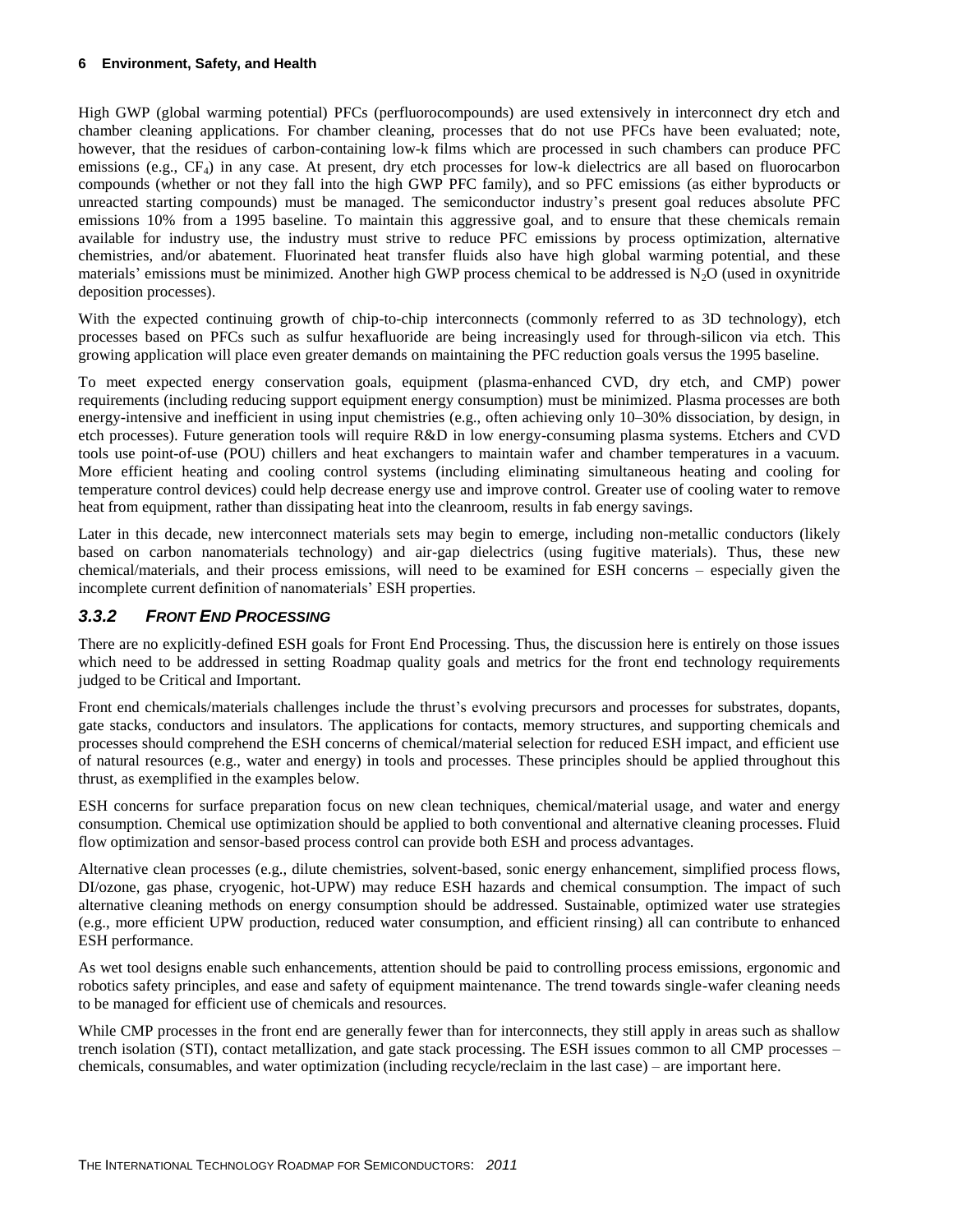New gate stack materials (both high- $\kappa$  and electrode) require assessing potential hazards associated with both the precursors, as well as their associated deposition and etch processes. Thus, precursor ESH properties, and of process byproducts, must be understood so that engineering controls and any needed personal protective equipment can be utilized. These processes should be optimized for maximum chemical utilization and efficient energy use.

As doping technologies evolve, there will be a continuing need to properly manage reactive hydrides (SiH<sub>4</sub>, B<sub>2</sub>H<sub>6</sub>, PH<sub>3</sub>, SbH3, AsH3, possibly others) and metal alkyls. Sub-atmospheric delivery systems have proved effective for their ESH benefits, and their use could expand in this area.

As for Interconnect, PFC use in front end plasma etch and chamber clean processes will be challenged by both general ESH considerations, as well as the industry's goal to maintain absolute PFC emissions at 10% from the 1995 baseline. Here again, the industry must strive to reduce PFC emissions by process optimization, alternative chemistries, and/or abatement. As another high GWP process chemical,  $N<sub>2</sub>O$ 's emissions from furnace nitride processes should be characterized and minimized.

Emerging technologies for new channel materials involve both heavy metals and arsenic, all of which are coming under increasing regulatory scrutiny, along with the overall ESH concerns for understanding and proper management of the precursors and processes. In addition, new channel materials may require new cleaning chemistries and processes whose ESH issues must be considered. Similarly, new memory technologies are proposing new heavy metals usage, and the same scrutiny must be applied here.

#### *3.3.3 LITHOGRAPHY*

The only explicitly-defined ESH goal for Lithography is on PFOS/PFAS/PFOA alternatives development. Thus, the discussion here centers on those issues which need to be addressed in setting Roadmap quality goals and metrics for the lithography technology requirements judged to be Critical and Important.

For the lithography chemicals/materials and consumables, there are two principal issues. The first issue is the explicitly recognized need for alternatives to the PFOS contained in developers, etchants, anti-reflective coatings (ARCs), and photoacid generators (PAGs) in chemically amplified resists. Ultimately, compositions free of any PFOS/PFAS/PFOA species should be developed. The second issue on novel patterning chemicals/materials includes a number of areas, including 193nm immersion lithography, with new compositions such as water resistant photoresists and anti-reflective coatings. In addition, with the introduction of 193nm double processing schemes, new types of chemicals are appearing, such as those for "resist freeze" processes. Also, a wavelength shift from 193nm to EUV at 13.5nm will bring its own set of changes in photoresists and all the ancillary chemicals associated with them, and whose ESH impacts must be assessed and optimized. Finally, while the above discussion has focused on the 193nm and EUV exposure technologies, there are other patterning approaches under study, notably imprint, e-beam direct writing, and direct self-assembly (DSA). All the chemical/material concerns for current flood exposure technologies will apply in their own way to these areas as well.

In the process area, the concern is EUV technology, with energy consumption the major area to be addressed. The following brief analysis is only semi-quantitative, but serves to illustrate the nature of the concern. According to the Yield Enhancement thrust, a leading edge fab today consumes about 18 MW of power. According to the Lithography thrust, a single EUV exposure tool is expected to draw 0.5-2 MW. Thus, even for a fab containing only a few such tools, EUV process energy consumption becomes an important factor to be addressed in the industry's goals for energy metrics, carbon footprint, and greenhouse gas emissions.

#### *3.3.4 ASSEMBLY AND PACKAGING*

There are no explicitly-defined ESH goals for Assembly and Packaging. Thus, the discussion here is on the one issue which needs to be addressed in setting Roadmap quality goals and metrics for the assembly and packaging requirements judged to be Critical and Important.

A significant issue for 3D technology has already been noted for Interconnect, but it is one shared with Assembly & Packaging: silicon through-via etch processes based on PFCs such as sulfur hexafluoride will place even greater demands on reaching and holding the industry's PFC reduction goals.

#### *3.3.5 EMERGING RESEARCH MATERIALS*

There are no explicitly-defined ESH goals for Emerging Research Materials. Thus, the discussion here is entirely on those issues which need to be addressed in setting Roadmap quality goals and metrics for the emerging research materials requirements judged to be Critical and Important.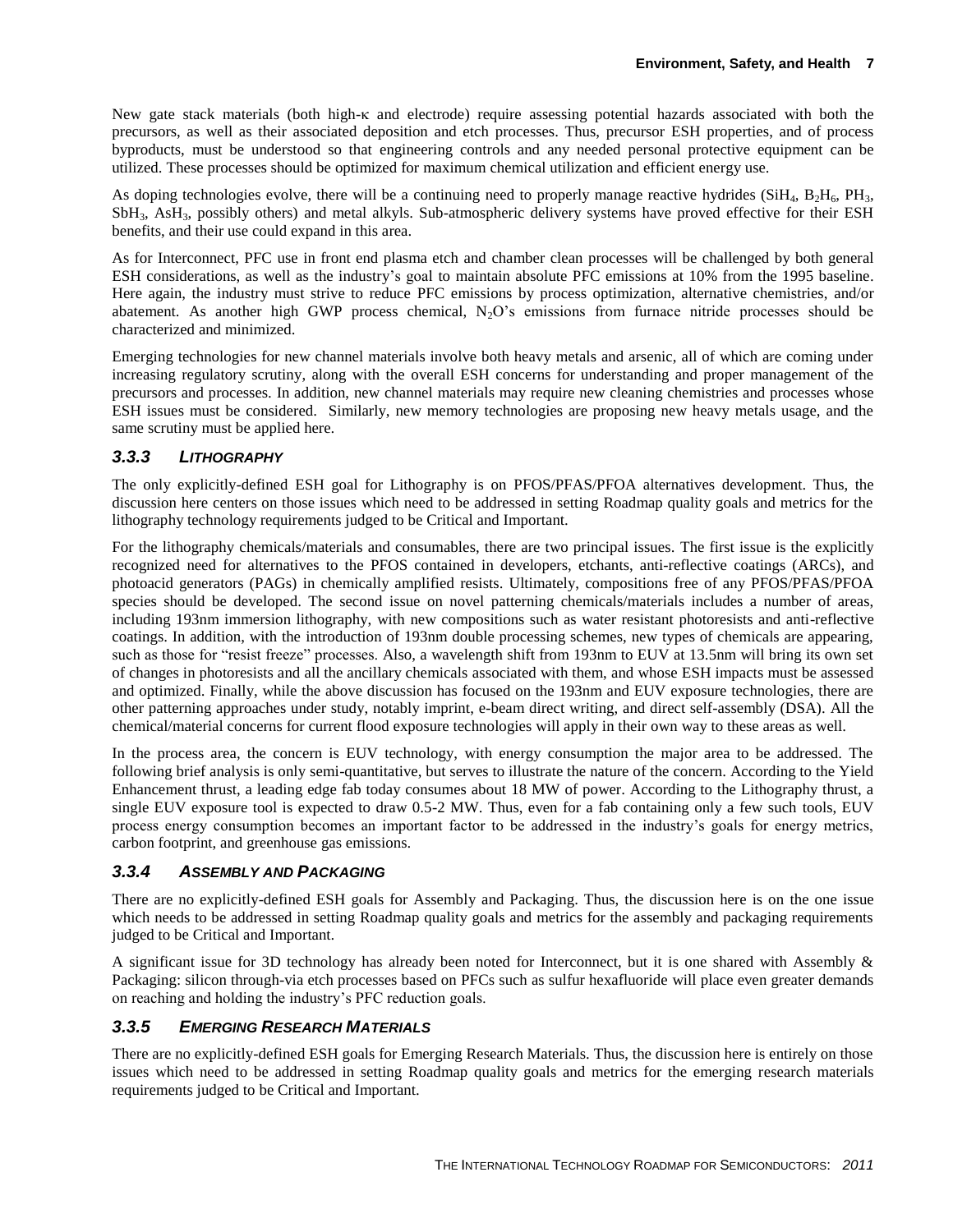Some proposed new materials contain metals which are currently little-used in semiconductor manufacturing. Understanding their ESH properties, and the potential policy/regulatory restrictions on their use, will be critical to formulating plans for their further development and manufacturing applications.

Also, as nanometer-scale semiconductor manufacturing chemicals/materials come into wider use (beyond those currently found in, say, CMP slurry particles), there should be increased focus on these materials' ESH properties. It is well known that nano-sized materials can have unique and diverse properties compared to their macro/bulk (even at micron dimensions) forms. These differences must be understood for the unique ESH challenges they may present. In addition, the new materials' small size may make standard ESH controls (e.g., emission control equipment) less than optimal. As a result, the following ESH considerations should be taken into account for future technology development:

- Developing effective monitoring tools to detect nanomaterials' presence in the workplace, in waste streams, and in the environment.
- Evaluating and developing appropriate protocols to ensure worker health and safety.
- Evaluating and developing emission control equipment to ensure effective treatment of nanomaterial-containing waste streams.
- Understanding new nanomaterials' toxicity as it may differ from their bulk forms. This goal involves both developing rapid nanomaterials toxicity assessment methods, as well as nanomaterials toxicity models.

#### <span id="page-9-0"></span>**3.4 FACTORY INTEGRATION**

Factory planning, design, and construction considerations are integral to the industry's responsible ESH performance. Table ESH6 establishes such goals for factory design and operation.

#### *Tables ESH6A and B Facilities Technology Requirements*

<span id="page-9-1"></span>Factory design lacks explicitly-defined ESH goals. Thus, the discussion here centers on those issues which need to be addressed in setting Roadmap quality goals and metrics in this area. The interfaces between factory, equipment, and workers – which strongly influence the industry's ESH performance – will benefit from standardization of safety and environmental systems, procedures, and methodologies. Sharing these practices can reduce start-up schedules and will result in greater equipment supplier cooperation for interfacing their products into factories. Early incorporation of safe and environmentally responsible design, coupled with an understanding of code and regulatory requirements, is essential for designers to develop factories that meet ESH expectations, reduce start-up schedules, and avoid costly retrofits and changes. This is especially important as the industry considers the transition from 300 to 450 mm wafers, which require larger process tools and potentially greater quantities of chemicals and resources.

Greater standardization in manufacturing and assembly/test equipment (equipment design, design verification, ESH qualification, and signoff) will improve ESH performance, start-up efficiency, and cost. Additionally, ESH practice standardization in equipment maintenance, modification, decommissioning, and final disposition will also result in substantial ESH performance and cost improvements over the life of equipment and factories.

Standardization of building safety systems, and their process equipment interfaces, will improve safety and also increase installation efficiency and reduce start-up time. This standardization would include, but is not limited to, fire detection and suppression systems (and their monitoring interfaces), gas detection systems, electrical and chemical isolation devices, emergency shut-off systems, and safety-related alarms.

Additionally, the careful selection of process and maintenance chemicals addressed in other Roadmap sections should be complemented by designs that serve to isolate personnel from equipment during operation and maintenance.

The safety issues associated with factory support systems should also be targeted for improvement. Improved risk assessment methodologies and their consistent utilization during the design phase will enhance this effort.

A thorough understanding of potential safety risks associated with automated equipment will drive the standards development needed to assure safe working conditions. These standards and guidelines must be integrated into the automated systems, the process equipment with which they interface, and the interfaces themselves. Additionally, factory planning and layout should include ergonomic design criteria for wafer handling, especially for 450 mm wafers.

The industry faces increasing permit, code, and emissions limitations. Future factory planning (and for existing factory modifications) should involve cooperative efforts (on a global level) with code and government bodies, to ensure that equipment and factory technology advances are comprehended and used in new and updated regulations. The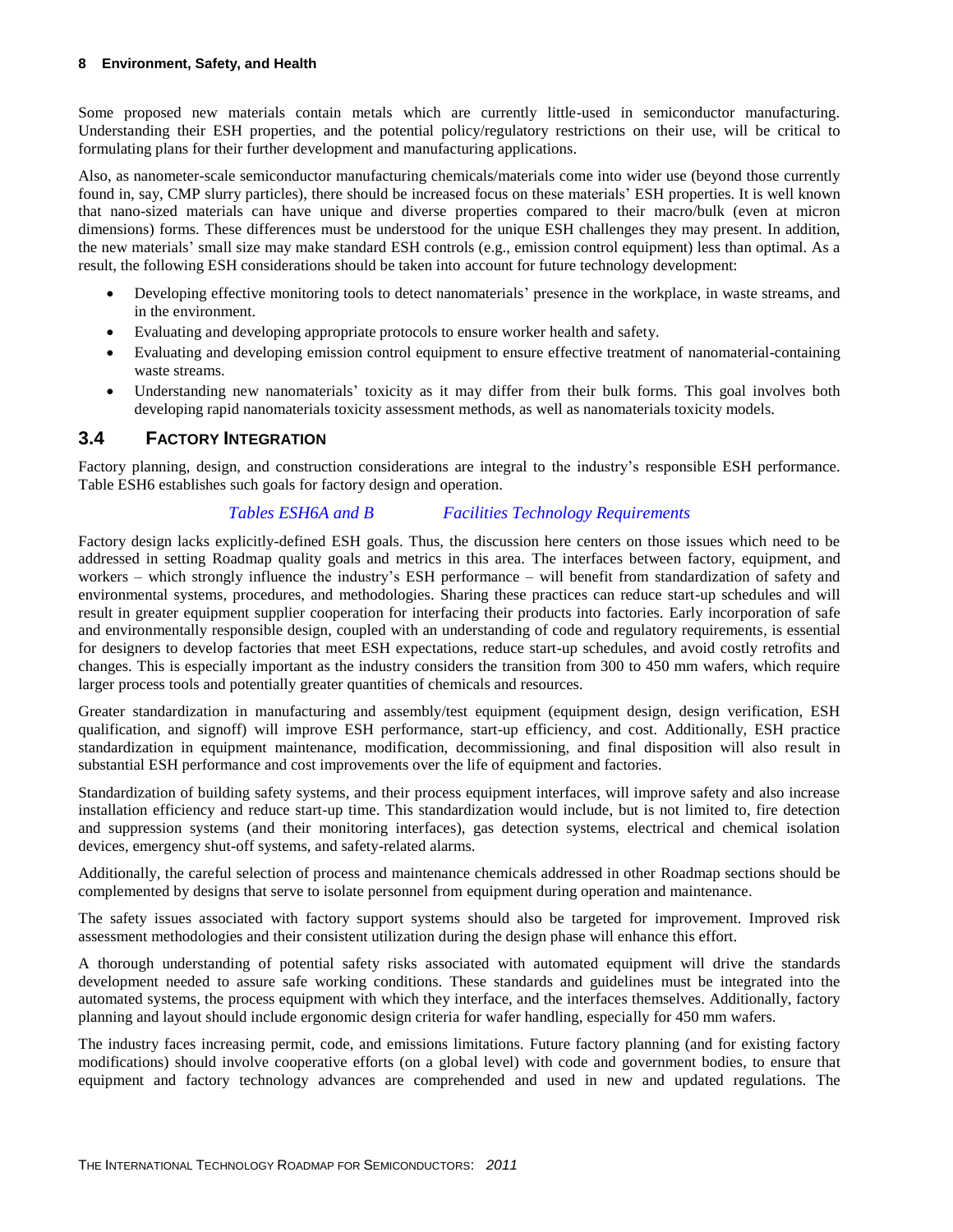semiconductor industry should move to establish basic ESH specifications that apply to all equipment and factory practices worldwide.

For the natural resource and chemical/material-based targets in Table ESH6, it is factory design that defines the systems to deliver process chemical/materials to process equipment, to manage by-products, and to control the workplace environment. Future factory design must balance the conservation, reduction, and management of resources and chemical/materials. These conservation and reduction programs are driven by increasing competition for limited water and energy resources, pollution concerns, and industry consumption of these limited resources.

Increases in wafer size and process steps, as well as the need for higher purity water and chemicals/materials, indicates a trend for greater resource (water, energy, and chemicals/materials) usage per wafer. This trend can be reversed by developing higher efficiency processes and tools, and by adopting strategies such as recycling of spent chemicals, water, and waste for process applications and reuse for non-process applications. Resource utilization efficiency in semiconductor tools can be improved.

Most water used in semiconductor manufacturing is ultrapure water (UPW). Since UPW production requires large chemical quantities, any increase in UPW consumption and quality results in greater chemical consumption (and UPW production cost). A UPW consumption decrease will reduce both chemicals' environmental effects, as well as manufacturing costs. Recycling higher quality water for process applications, and reusing lower quality water for nonprocess applications, are both important. Where water is plentiful, wastewater recycling will depend on local water reuse options and associated recycling costs.

Energy source limitations could potentially restrict the industry's ability to expand existing factories or build new ones. Continual evolution in processes, products and product volume requires design for flexibility and modulation without compromising energy efficiency. Semiconductor manufacturers have demonstrated improved energy efficiencies over the past decade; potential resource limitations require the industry to continue this trend. Significant efficiency improvement opportunities include vacuum pumps, POU chillers and heaters, uninterrupted power systems, and power transforming devices (for example, RF generators and transformers). Besides the need for more energy efficient tools (with the potential emergence of EUV lithographic tools being a particular concern), it is necessary to reduce tools' heat load/impact of the on the cleanroom, and to enhance idle mode tool capabilities.

While much of the responsibility for resource reduction and waste minimization rests with equipment suppliers and process technologists, applying advanced resource management programs to factory systems will have a significant impact as well. These future programs' goal is to build factories that minimize resource consumption and maximize the reuse, recycle, or reclaim of by-products, moving towards near-zero-discharge factories. Key factory-related ESH programs require water reuse in process and non-process applications, energy efficient facilities equipment, improved facilities system design, and new facilities operating strategies.

#### <span id="page-10-0"></span>**3.5 SUSTAINABILITY AND PRODUCT STEWARDSHIP**

As indicated in Table ESH7, there are no explicitly-defined ESH goals for sustainability and product stewardship. Thus, the discussion here is on the issues which need to be addressed in setting Roadmap quality goals and metrics in the areas judged to be Critical and Important.

#### *Table ESH7 Sustainability and Product Stewardship Technology Requirements*

<span id="page-10-1"></span>Climate change is a universally recognized 21<sup>st</sup> century global environmental challenge, driving international efforts to reduce not only emissions of semiconductor manufacturing greenhouse gases (e.g., PFCs, N<sub>2</sub>O, fluorinated heat transfer fluids), but also carbon dioxide emissions. Carbon footprint (a means to track a product's or process' impact on global climate) is defined as the total greenhouse gas emissions over a product's full life cycle, including the  $CO<sub>2</sub>$  from electricity generation. A reduced carbon footprint is vital to the industry's sustainability; therefore, carbon footprint metrics should be developed to track progress.

Design for ESH (DFESH) is the term applied to ESH improvements' integration and proliferation into technology design. It allows for the early evaluation of ESH issues related to critical technology developments, and it ensures that there are no ESH-related "show stoppers." DFESH requires a comprehensive understanding of tools and materials development, facility design, waste and resource management, and their effects on ESH performance. DFESH incorporates ESH improvements into the way products are manufactured, while maintaining desirable product price/performance and quality characteristics.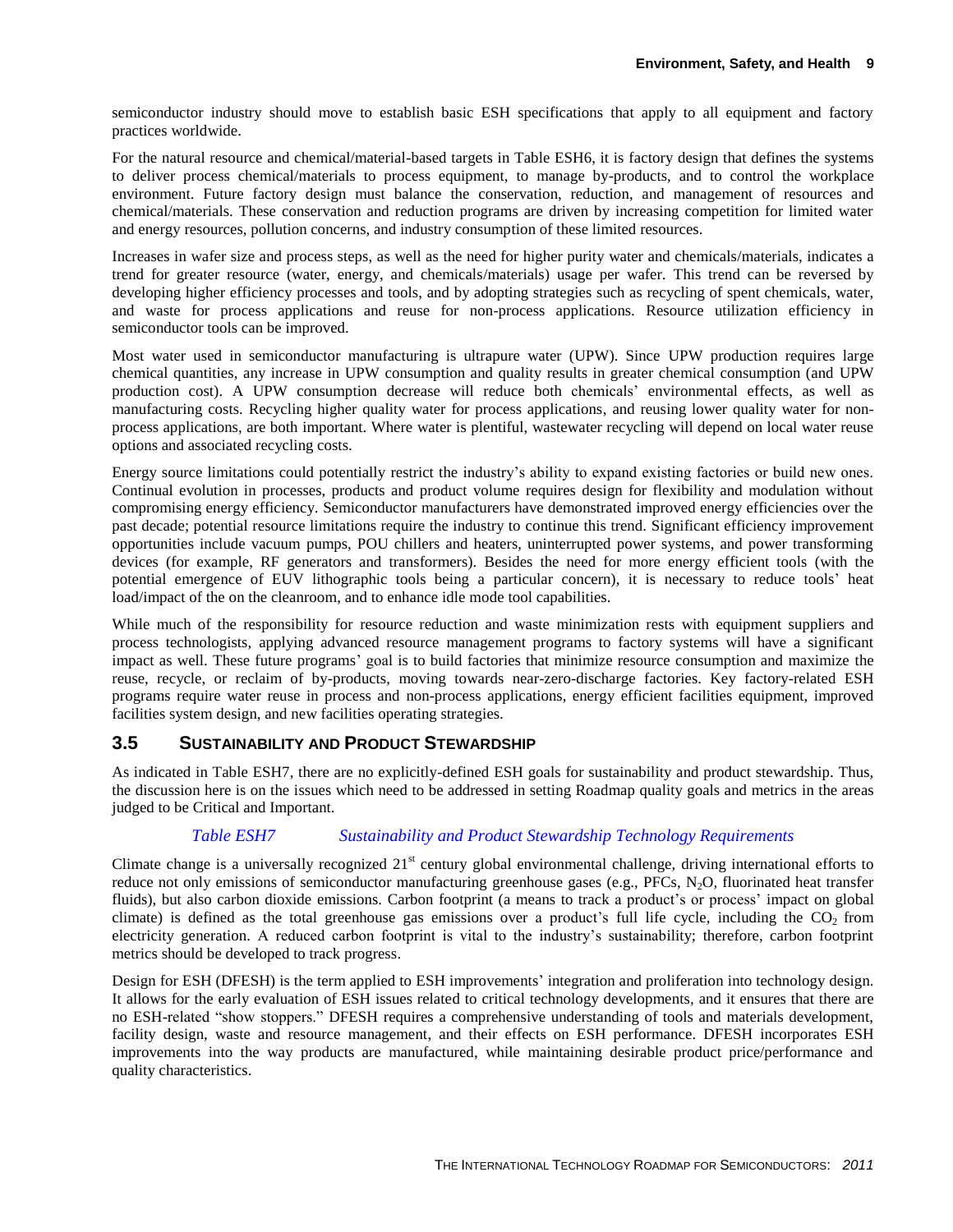Finally, attention should be given to the design of facilities, equipment, and products for ease of disassembly and re-use at end of life.

# <span id="page-11-0"></span>**4. POTENTIAL SOLUTIONS**

Potential solutions are outlined in Figure ESH1. Note that this list is substantially shorter than in earlier Roadmap versions, since only those requirements having an explicit goal (that is, which fall in the D Subcategory as defined in section 3.1) are presented here. That is, until explicit ESH goals can be defined, efforts to suggest potential solutions will not be meaningful to the Roadmap's intended audience.



*Figure ESH1 ESH Potential Solutions*

## <span id="page-11-3"></span><span id="page-11-1"></span>**5. CROSS-CUT ISSUES**

The cross-cut issues which have been long been central to the ESH Roadmap's development have been described in detail in Section 3. In addition, the 2011 Roadmap includes for the first time MEMS as a technical thrust. While the full details of ESH issues associated with that new thrust will be developed in the future, there is one area which is already clearly an ESH concern. MEMS structures often involve creating high aspect ratio (HAR) features by dry etching, in processes typically using PFCs such as  $SF_6$  and c-C<sub>4</sub>F<sub>8</sub>. Given the WSC PFC emission reduction commitments, any expanded PFC use in MEMS application must be carefully considered against the established reduction goals.

## <span id="page-11-2"></span>**6. OTHER CONSIDERATIONS**

The 2009 Roadmap guidance indicates 450 mm wafer processing in pilot lines in 2012-2014, a possible production manufacturing ramp in 2014-2016. For chemicals/materials, the goal is to remain constant, and aim to reduce consumption, on a normalized (per cm<sup>2</sup>) basis. There are currently goals being developed by industry groups to hold